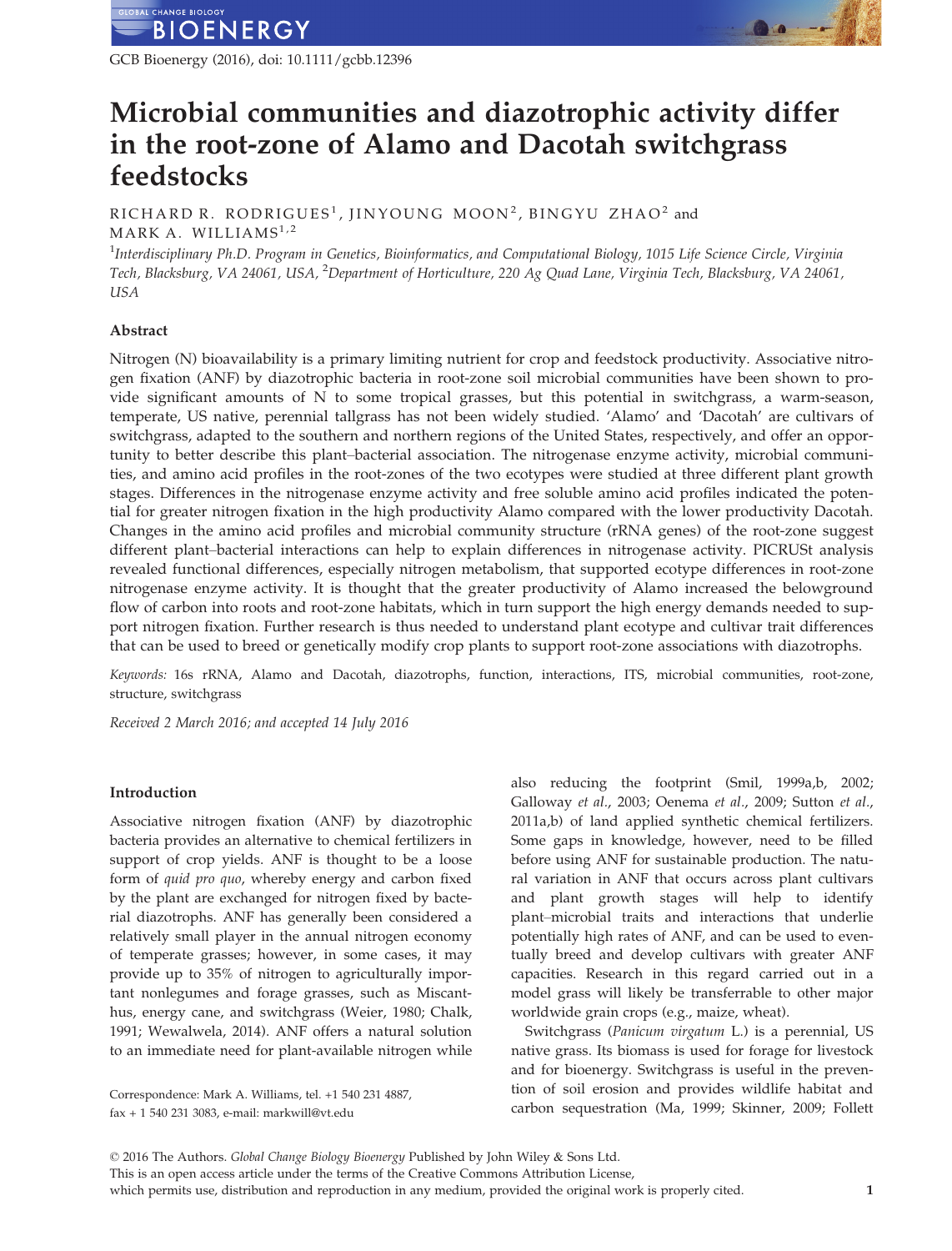et al., 2012). Due to the various environmental and monetary benefits of switchgrass, identifying microbes for its sustainable production has been an active area of research (Jesus et al., 2010, 2016; Mao et al., 2011, 2013, 2014; Chaudhary et al., 2012; Hargreaves et al., 2015). These studies have shown presence of bacteria that are capable of nitrogen fixation; however, studies rarely confirm the occurrence and extent of nitrogen fixation associated with switchgrass.

It is known that cultivars of plants often have differences in N requirements, abilities to support nitrogen fixation (Porter, 1966; Day et al., 1975; Boddey & Dobereiner, 1988; Ledgard & Steele, 1992), unique rhizosphere microbiomes (Miller et al., 1989; Li et al., 2014), and thus are important sources of variation in plant–microbial traits. A recent study, for example, identified diverse sets of nitrogen-fixing bacteria associated with roots and shoots of switchgrass (Bahulikar et al., 2014). Other studies focused on targeted approaches of using nitrogen-fixing bacterial endophytes to improve productivity across cultivars (Ker et al., 2012; Xia et al., 2013; Lowman et al., 2016). Plant bacterial associations and how they differ among plant species and cultivars can help to understand the interplay of traits important for defining the drivers of a globally significant plant–bacterial function like that of ANF.

'Alamo' and 'Dacotah' are tetraploid cultivars of switchgrass, adapted to the southern and northern US ecotypes, respectively. Compared with Dacotah, Alamo shows higher biomass productivity, taller shoots, drought tolerance, and disease resistance. Nitrogen is required for the growth and maintenance of plants, so we hypothesized that a higher productivity cultivar of switchgrass, Alamo, has more nitrogen demand than Dacotah and would be associated with a different root-zone bacterial community with greater nitrogenase activity than a lower productivity cultivar, Dacotah. Here, we investigated the nitrogenase activity, amino acid composition, structure, function, and interactions of microbial communities in the root-zones of two switchgrass cultivars across multiple growth stages. The research offers novel insights into the dynamics of nitrogen-fixing communities in the rootzone of switchgrass that can help to explain the variation associated with this globally important plant–bacterial interaction.

# Materials and methods

#### Experimental setup

Root-zone soil was collected from the Virginia Tech Agronomy Farm/Urban Horticulture Center field growing Alamo, Dacotah  $(\sim$ 7 years), and their F1 progeny lines  $(\sim$ 2 years) to serve as an appropriate inoculum of potential microbes associated with switchgrass. Alamo and Dacotah seeds were imbibed and allowed to germinate at 28 °C. After approximately 7 days, the germinated seeds were potted in sieved (4.75 mm) and homogenized field soil and grown in the glasshouse. The plants were kept moist, well aerated, and supplemented with light to maintain optimal growth. Sampling was performed in replicates (Table S1) at three time points from imbibition, indicative of important growth stages: stages  $V0$  ( $\sim$ 2.5 weeks old) and V2 (~1.5 months old) from the vegetative phase, and stage E3 (~3.5 months old) from the elongation phase (Moore et al., 1991).

## Nitrogenase enzyme activity

To estimate the relative rate of nitrogen fixation, nitrogenase activity was evaluated by the acetylene reduction (AR) assay, which measures the quantity of acetylene reduced to ethylene (Weaver & Danso, 1994). Briefly, the day before the nitrogenase measurement, the Alamo and Dacotah containing pots were wetted to saturation and allowed to drain gravimetrically to ~0.03 MPa. Pots were randomly sampled to obtain replicates ( $n = 3$  for V0,  $n = 4$  for V2, and  $n = 5$  for E3) (Table S1) that received acetylene ('treatment') or remained untreated ('controls'). For the vegetative growth stages, V0 and  $V2$ , the entire pot with soil + plant was placed into the Mason jars for the AR assay. At stage E3, we gently removed the plant from the pot and placed the plant + rhizosphere soil into the Mason jar for the AR assay. The data was normalized as per the weight of the 'system' (soil + plant for V0 and V2; plant + rhizosphere soil for E3). Each replicate sample was sealed within a 500-mL to 1-L Mason glass jar. Calcium carbide  $(CaC_2)$  and water were mixed to produce acetylene gas, which was injected to create a  $\sim$ 10% (v/v) headspace. Mason glass jars with sample but without acetylene served as controls, to assess the natural (background) production of ethylene. At four time points (immediately and then approximately every 30 min), headspace gas was mixed using a 10 mL syringe and needle to extract gas from the container and analyzed for acetylene and ethylene concentrations using a gas chromatograph and column (GS-Carbonplot, Part # 113- 3133, Agilent Technologies, Inc., Santa Clara, CA, USA, 30 m  $\times$  0.32 mm  $\times$  3 µm) in line with a flame ionization detector. The ethylene accumulation rate was used to determine nitrogenase enzyme activity.

Known ethylene standards were used to generate a linear calibration curve that was used to calculate ethylene concentrations for each sample and reported as the rate of ethylene production,  $\mu g g_{system}^{-1} h^{-1}$ . Following the confirmation of normality, equality of variances, and determination of outliers using Grubb's test (Grubbs, 1969) in GRAPHPAD ([http://graphpad.com/quickcalcs/Grubbs1.cfm\)](http://graphpad.com/quickcalcs/Grubbs1.cfm), the rates of ethylene production between Alamo and Dacotah were compared (P-value  $\leq 0.05$ ) using two-sample *t*-test (V0 and E3) and Mann–Whitney U-test (V2). Only the 24 controls (3, 4, and 5 samples each of Alamo and Dacotah from V0, V2, and E3, respectively), samples were used for the following experiments.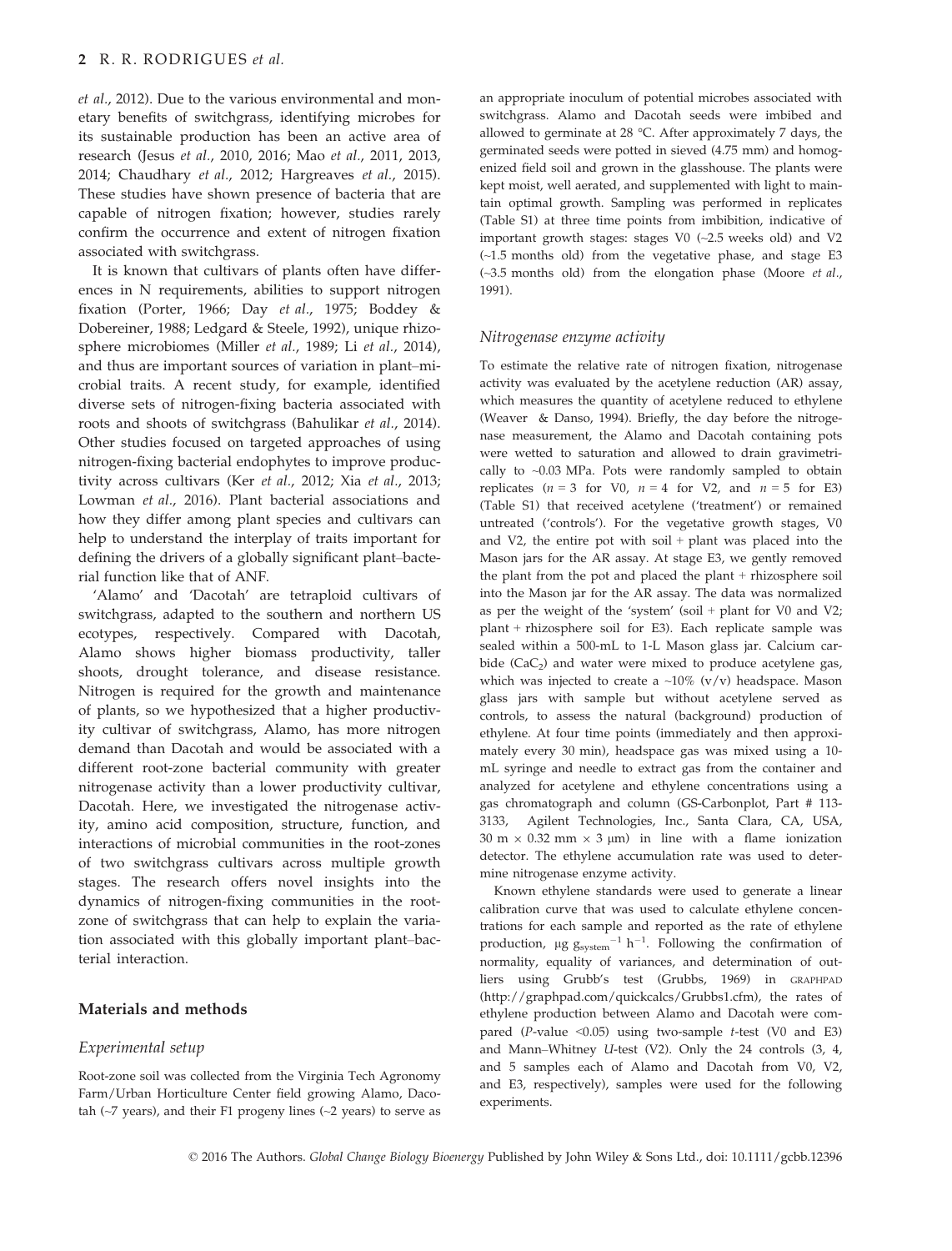#### Soluble amino acids

Shoots were removed, and the root and the rhizosphere soil were extracted in 10 mL of 0.9% NaCl in a 50-mL falcon tube. The roots were washed to remove any attached soil and used to measure fresh and dry weight. Falcon tubes were vortexed at 200 rpm on electric orbital shaker for 20 min, allowed to sit for 5 min. Eight milliliters of solution was transferred to a new 15 mL falcon tube and centrifuged at  $3500 \times g$  for 15 min. The amount of supernatant (approximately 5 mL) transferred to new smaller size falcon tubes was recorded, and 8 µL of internal standard (2.5 mm a-aminobutyric acid; AABA) was added to each sample. The volume for each sample was made to 10 mL by adding 0.9% NaCl. After shaking for 2 min, 1.5 mL of sample was transferred into a 2-mL microfuge tube through 0.22-µm polyvinylidene fluoride (PVDF; Thermo Scientific™ (Thermo Fisher Scientific, Waltham, MA, USA) Target2<sup>™</sup> Syringe Filters, Cat# 03377155) membrane syringe filter; 500  $\mu$ L of filtrate from the 2-mL tube was transferred to a new 1.5-mL microfuge tube and dried in a vacufuge (speedvac) for 2.5 h at 60 °C (function 3). The dried pellet was derivatized using the AccQ FluorTM reagent kit (fluorescent 6-aminoquinolyl-N-hydroxysuccinimidyl carbamate derivatizing reagent; Waters Corporation, Milford, MA, USA; Cat# WAT052880) following the standard protocol (Bosch et al., 2006; Hou et al., 2009). Chromatographic separation on the HPLC 1260 Infinity system (Agilent Technologies, Inc.,) was carried out on a reversed-phase column (Waters X-Terra MS C18, 3.5  $\mu$ m, 2.1 m  $\times$  150 mm). The mobile phase consisted of A: an aqueous solution containing 140 mM of sodium acetate, 17 mm of triethylamine (TEA; Thermo Fisher Scientific, Cat# O4884100), and 0.1% (g  $L^{-1}$ , w/v) disodium dihydrogen ethylenediaminetetraacetate dihydrate (EDTA-2Na 2H2O; Sigma-Aldrich, St. Louis, MO, USA, CAS# 6381-92-6), pH 5.05, adjusted with phosphoric acid solution, and B: acetonitrile (ACN; HPLC grade, Thermo Fisher Scientific, Cat# A998-1): ultrapure water (60 : 40,  $v/v$ ). The gradient conditions were 0– 17 min 100–93% A, 17–21 min 93–90% A, 21–30 min 90–70% A, 30–35 min 70% A, 35–36 min 70–0% A, and then hold for 4 min before restoring to the initial composition at 40.5 min, with the final composition kept for 9 min. The column was thermostated at 50 °C and operated at a flow rate of 0.35 mL min<sup>-1</sup>. The sample injection volume was  $5 \mu$ L. The analytes detection was carried out using a fluorescence detector ( $\lambda$ ex = 250 nm and kem = 395 nm) (Bosch et al., 2006; Hou et al., 2009). Soluble amino acids in the samples were qualified and quantified by comparison with amino acid standard solutions. Each amino acid standard solution contained 19 protein amino acids including alanine (Ala), arginine (Arg), aspartic acid (Asp), asparagine (Asn), cystine (Cys–Cys; more stable form in oxidative condition than monomer cysteine), glutamic acid (Glu), glutamine (Gln), glycine (Gly), histidine (His), isoleucine (Ile), leucine (Leu), lysine (Lys), methionine (Met), phenylalanine (Phe), serine (Ser), threonine (Thr), tyrosine (Tyr), tryptophan (Trp), and valine (Val) and 1 nonprotein amino acid ornithine (Orn). Note that Asn and Ser were co-eluted and Cys–Cys and Tyr were coeluted. A total of 20 peaks were quantified. The amino acid data was relativized per sample and used for multivariate data analyses using PC-ORD software version 6.0 (MjM Software, Gleneden Beach, OR, USA).

#### DNA extraction

Ten milliliters of 0.9% NaCl was added to the falcon tubes containing rhizosphere soil samples. The tubes were then turned upside down once and the soil solution was homogenized by vortexing 1 min each (at level 3). A 3 mL sample of the resuspended solution was taken immediately after vortexing in a 5 mL tube. After centrifugation of the 5-mL tubes at 10 000  $g$  for 10 min at 20 °C, the supernatant was removed and the tubes were turned upside down on a Kim wipe (with cap open) to dry for 10 min. For each tube, the leftover soil (pellet) was mixed and 0.25 g was used for the DNA extraction using MoBio PowerSoil® (MoBio Laboratories, Carlsbad, CA, USA) DNA Isolation kit as per the manufacturer's protocol. The quality and concentration of the DNA was checked using 0.8% (w/ v) agarose gel electrophoreses and NanoDrop 2000 spectrophotometry.

# Real-time PCR to detect nitrogenase reductase gene copy numbers

qPCR assay was performed on an ABI 7300 system (Thermo Fisher Scientific) to quantify the abundance of nitrogenase reductase gene (nifH). The 20-µL reaction volumes contained 10 µL of 2X PowerUp<sup>™</sup> SYBR® Green Master Mix (Thermo Fisher Scientific), 2 µL template at 2 ng  $\mu$ L<sup>-1</sup>, 4 µL each of PolF/PolR (10  $\mu$ M) primers (Poly et al., 2001), and standard conditions as per master mix's protocol. Triplicates of nucleasefree water and no-template controls were included. Technical triplicates of each biological replicate were averaged to get mean  $C_T$  value. DNA was extracted from Sinorhizobium meliloti 1021 (cultures provided by Dr. B. Scharf at Virginia Tech) using UltraClean<sup>®</sup> Microbial DNA Isolation Kit (Mo Bio). Dilutions of known concentrations of Sinorhizobium meliloti 1021 were used to generate the  $C_T$  vs. log (N<sub>0</sub>) standard curve. The standard curve was used to calculate the qPCR efficiency ( $E = 10^{(-1)}$ ) slope) and nifH gene copy numbers in the samples (Brankatschk et al., 2012). For each cultivar at each growth stage, biological replicates were checked for outliers using Grubb's test (Grubbs, 1969) in GRAPHPAD ([http://graphpad.com/quickcalcs/](http://graphpad.com/quickcalcs/Grubbs1.cfm) [Grubbs1.cfm](http://graphpad.com/quickcalcs/Grubbs1.cfm)) and boxplots were generated in BoxPlotR with Spear's criteria of whisker definition (Spitzer et al., 2014). The cultivars at each growth stage were tested for significant (Pvalue <0.05) differences in nifH gene copy numbers using Mann–Whitney U-test.

## Sequencing and data analyses

As bacterial–fungal interactions are known to promote plant growth (Artursson et al., 2006; Gamalero et al., 2008; Frey-Klett et al., 2011), we investigated the bacterial and fungal communities to identify any possible interactions in root-zones of these switchgrass cultivars. The 16S rRNA and ITS gene amplification were performed using bacterial primer pair (S-D-Bact-0341-b-S-17 and S-D-Bact-0785-a-A-21) (Klindworth et al., 2013) and fungal primer pair (ITS1F and ITS2) (Smith & Peay, 2014), respectively. The library preparation was performed using Illumina 16S Metagenomic sequencing library preparation guide.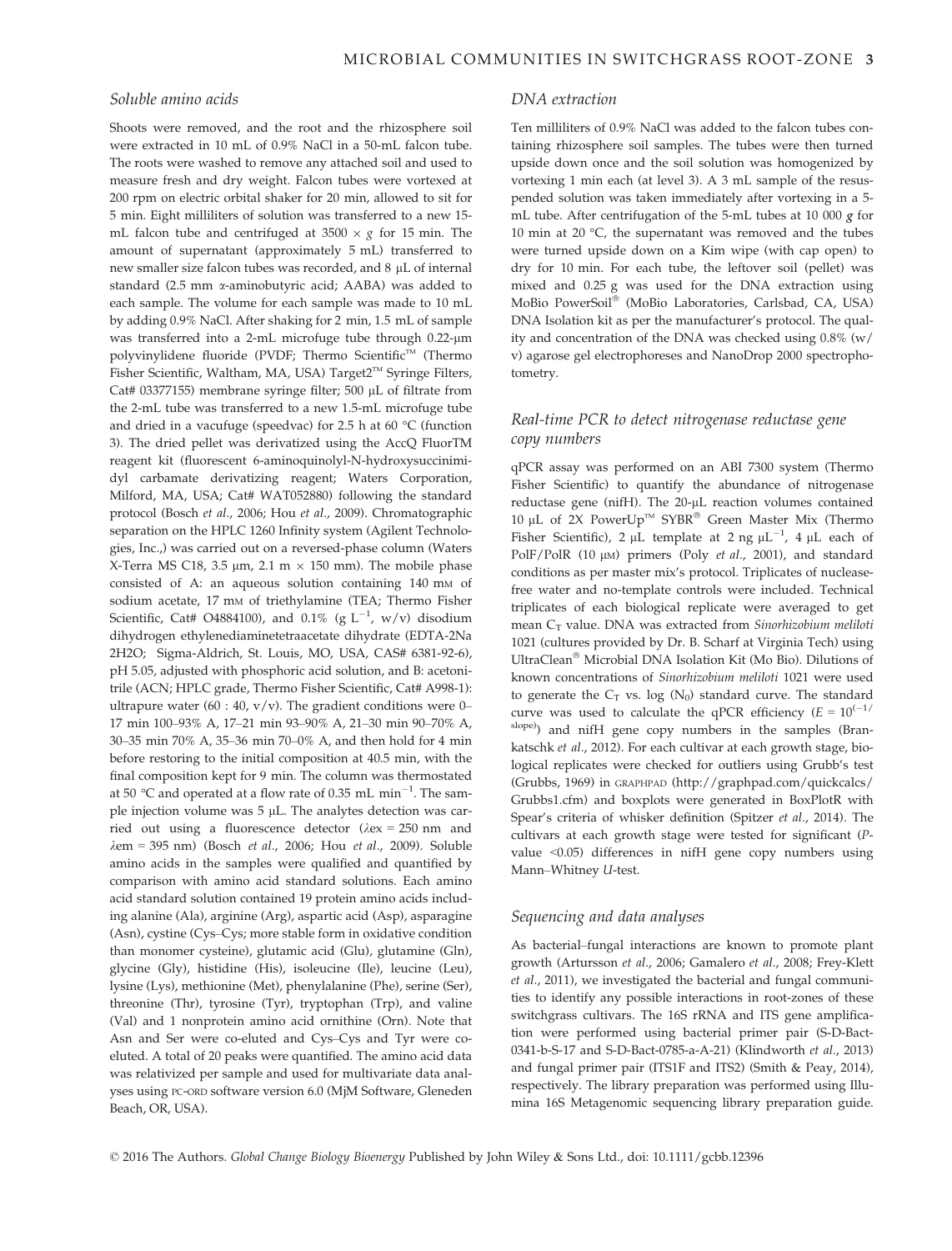DNA concentration of the pool was determined by fluorometric quantification using the Qubit® 2.0 platform with Qubit dsDNA HS Assay Kit (Life Technologies, Carlsbad, CA, USA). Multiplexed 250-base pair paired-end sequencing using Illumina MiSeq was performed at the Biocomplexity Institute (formerly Virginia Bioinformatics Institute) core facility at Virginia Tech. Data are submitted under Biosamples of SAMN04917354–SAMN04917359 (16S), SAMN04917374– SAMN04917379 (ITS), BioProject PRJNA320123 at NCBI (SRA).

Barcode adapters and primers were trimmed from each read using CUTADAPT v1.8.1 (Martin, 2011) with a quality-trimming threshold of 30 and minimum read length of 100. The pairedend reads were merged based on overlapping sequences into single reads using PANDASEQ v2.8 (Masella et al., 2012). The bacterial and fungal sequencing data were analyzed using QIIME v1.8.0 (Caporaso et al., 2010) as previously described (Rodrigues et al., 2015). Briefly, reads were clustered into OTUs based on 97% sequence similarity using UCLUST (Edgar, 2010) and USE-ARCH61 (Edgar, 2010) for bacteria and fungi, respectively, using an open-reference OTU-picking strategy. The representative sequence of an OTU was used to assign it a taxonomy, using UCLUST against the GREENGENES reference database version 13.8 (Desantis et al., 2006; McDonald et al., 2012) for bacteria, and RDP classifier (Wang et al., 2007) against the UNITE reference database version 12.11 (Abarenkov et al., 2010) for fungi.

Postprocessing included diversity and richness analyses, identifying and summarizing the most abundant taxons, and describing the taxons that are different and indicative of cultivars at different growth stages. Briefly, the alpha diversity was calculated on the OTU table for all samples using several different indices, including PD whole tree (only for bacteria), chao1, observed species, Good's coverage, Shannon, and Simpson. After using a sequence threshold, the beta diversity for bacteria and fungi was calculated using weighted UniFrac (Lozupone et al., 2007, 2011) and Bray–Curtis (Beals, 1984) metrics, respectively, and were used for principal coordinate analysis (Gower, 2005) and visualization. The genus-level summary of communities was used for NMDS analysis using the Bray– Curtis dissimilarity in <sup>R</sup> (VEGAN). Using the collated alpha diversities from the rarefied OTU table, the PD whole tree (only for bacteria), chao1, and observed species indices were used to compare alpha diversity of groups (cultivar, stage, cultivar  $\times$  stage) using a two-tail nonparametric t-test with FDR correction (q-value <0.05) using collated files. Multivariate data analysis methods of MRPP (Mielke, 1984), ADONIS (Anderson, 2001), and analysis of similarity (ANOSIM) (Clarke, 1993) were used to identify whether the cultivars and plant growth stage had an effect on the microbial communities.

Indicator species analysis (ISA) (Dufrene & Legendre, 1997) was performed in <sup>R</sup> (VEGAN) using the top 50% most abundant genera to identify taxa significantly (indicator value >50 and Pvalue <0.05) indicative of cultivars at the respective growth stage.

PICRUST (Langille et al., 2013) analysis using the bacterial OTU abundance was performed before and after ISA analysis to identify whether functions differed between cultivars at the different growth stages. OTUs not part of the closed reference OTU picking were filtered out, and the metagenomes were collapsed into KEGG pathways. Using Statistical Analysis of Metagenomic Profiles (STAMP) (Parks et al. 2014), principal component analysis was used to visualize differences in KEGG pathways of bacteria between the cultivars at different growth stages. A two-sided t-test was performed to check whether Nmetabolism pathway was significantly different ( $P$ -value <0.05) between the cultivars.

#### Network analysis

The OTU table, at the class level for bacteria and order level for fungi, was summarized, relativized, and separated to create files as per samples belonging to cultivar irrespective of the plant growth stage, that is, Alamo (V2, E3) and Dacotah (V2, E3). Phylogenetic ecological networks were generated for each group (cultivar  $\times$  growth stage) using MENAP (Deng et al., 2012) with an RMT threshold of 0.31 and module detection using leading eigenvector of the community matrix (Newman, 2006) and random walk methods (Pons & Latapy, 2005). A 'module' is a group of OTUs that were highly connected (positively or negatively correlated via abundance) among themselves, but had much fewer connections with OTUs outside the group. For each network, connections between OTUs between different modules were discarded to help focus on interactions among OTUs within a module. We refer these subnetworks as 'same-module networks' which show the connections between OTUs belonging to the same module. For each cultivar, the networks from leading eigenvector of the community matrix and random walk methods were compared to generate edges common between the two methods. These 'COMmon Edge between Two methods' (COMET) networks help to remove any potential biases due to the module detection algorithms and represent high confidence edges. Finally, the COMET networks were compared between cultivars.

## Cultivable, free-living diazotrophs

For samples from stage V2, the NaCl solutions containing rhizosphere soil were (100x, 1000x, and 5000x) serial diluted, spread on yeast-mannitol (YM) agar (YMA) petri plates, and incubated at 28 °C for 3–5 days to selectively grow diazotrophs. Bacterial colonies were differentiated based on morphology and color. Colonies were counted and will be reported as colony forming unit per gram of root–soil. Representative colonies were sampled and isolation plated on new YMA plates to obtain pure cultures. After 3–5 days of incubation, the isolation-plated samples were grown in yeast-mannitol broth and DNA was extracted using UltraClean® Microbial DNA Isolation Kit (Mo Bio). The quality of the DNA was estimated using 0.8% (w/v) agarose gel electrophoreses and NanoDrop 2000 spectrophotometry. The 16S rRNA genes were amplified using polymerase chain reaction using primers 27F (5'-A GAGTTTGATCMTGGCTCAG-3') and 1492R (5'-TACGGYT ACCTTGTTACGACTT-3') (Lane, 1991; Fredriksson et al., 2013) and KAPA2G Robust PCR kit (Kapa Biosystem, Wilmington, MA, USA), and cleaned using Agencourt AMPure XP PCR product cleanup kit (Beckman Coulter, Brea, CA, USA). Highquality, cleaned PCR products, as determined by  $1.2\%$  (w/v)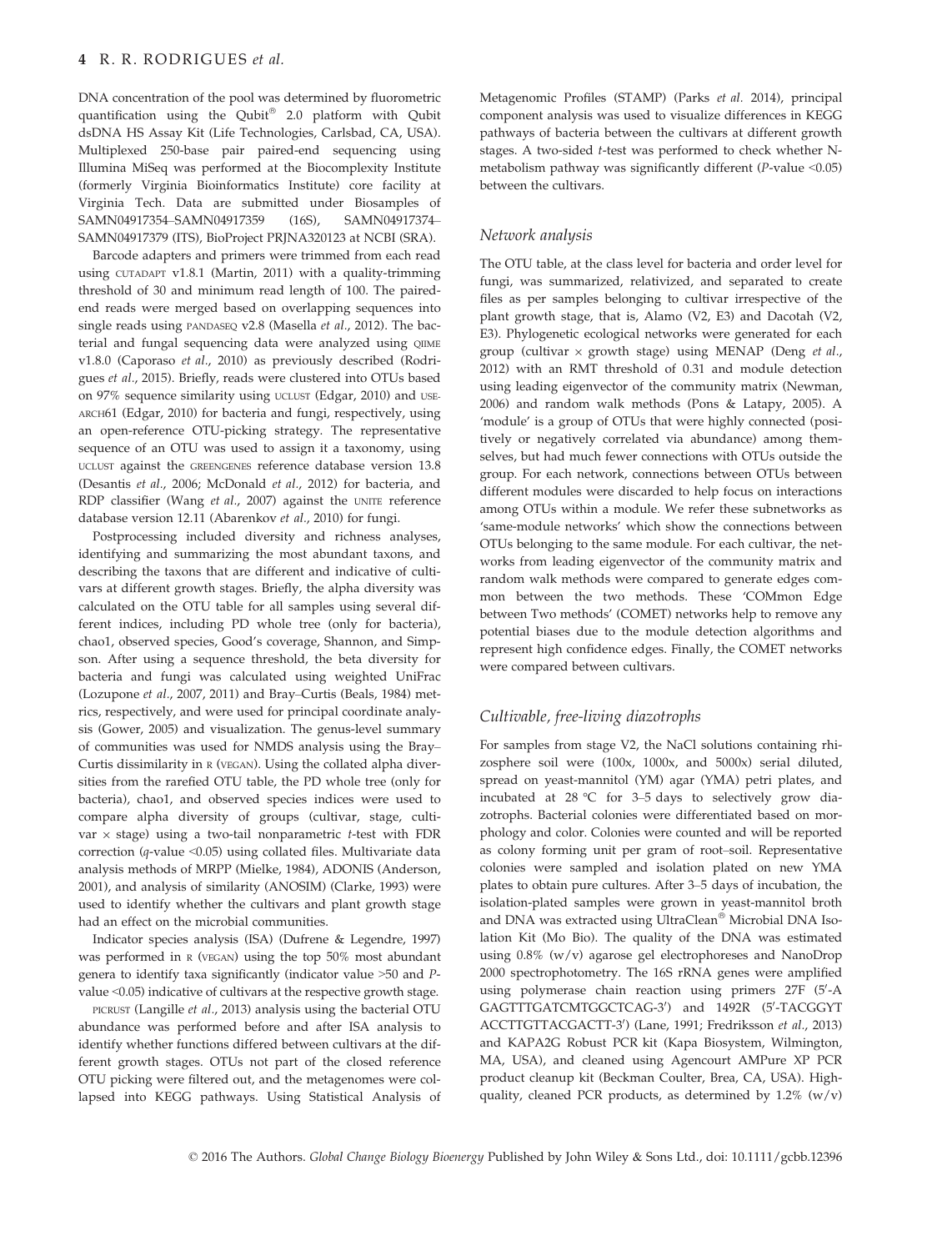agarose gel electrophorese and NanoDrop 2000 spectrophotometry, were sent to Biocomplexity Institute (Virginia Bioinformatics Institute) for Sanger sequencing. The 'ab1' files obtained from Sanger sequencing were converted to sequence files using 4Peaks and quality trimmed with a Phred score of 25. We used the taxonomy of the top hit from nucleotide BLAST (MEGABLAST) on the sequences to identify the bacteria. LIBSHUFF (Singleton et al., 2001; Schloss et al., 2004) analysis on the sequences and Pearson's chi-squared test on the genus-level CFU abundance were performed to identify significant differences (P-value <0.05) between the cultivable diazotrophic communities associated with Alamo and Dacotah.

#### Results

# Alamo showed higher rates of biological nitrogen fixation (BNF)

Quality control analysis using the Grubb's test (Grubbs, 1969) in GRAPHPAD identified an outlier data point of rate of ethylene production in Dacotah at stage V2 and hence was omitted from further statistics. The rate of ethylene production, which indicates the nitrogenase enzyme activity or BNF rates, was highest at stage V2 than those at stages V0 and E3 (Fig. 1). At stages V2 and E3, Alamo had significantly greater nitrogenase activity than Dacotah (Mann–Whitney U-test Pvalue =  $0.017$  at stage V2 and *t*-test with equal variance  $P$ -value = 0.030 at stage E3). Both Alamo and Dacotah showed  $(22 \mu g$  ethylene per g system per h) reduction in BNF rates at E3 as compared to those at V2. We quantified the nifH gene in the rhizosphere samples of switchgrass cultivars (Fig. S1) using Sinorhizobium meli*loti* 1021 as the standard ( $C_T = 22.064 - 4.0825 \log(N_0);$  $R^2$  = 0.985;  $E_{\text{std}}$  = 1.758), however, found no significant differences between cultivars.



### Fig. 1 Rate of ethylene production (µg ethylene per g system  $h^{-1}$ ) in Alamo and Dacotah at three plant growth stages. The asterisk (\*) indicates significant differences (P-value <0.05) between the ethylene production rates of Alamo and Dacotah at the particular growth stage.

# The cultivars showed differences in the free soluble amino acid profiles

Plant growth stages had a significant effect on the relative abundance of free soluble amino acids in the rootzone of the cultivars (adonis  $P$ -value = 0.001). Hence, further analysis was performed for each growth stage comparing the soluble amino acid profiles of Alamo and Dacotah. Adonis indicated that at stages V0  $(P\text{-value} = 0.8)$  and E3  $(P\text{-value} = 0.108)$ , there were no differences in the relative content of root-zone soluble amino acids of cultivars. However, at stage V2 (Fig. S2), the relative abundance of soluble amino acids in the root-zones between Alamo and Dacotah was significantly different (adonis  $P$ -value = 0.04). The Mann– Whitney *U*-test showed that the cultivars had significantly ( $P$ -value <0.05) different levels of the following amino acids in their root-zones (Fig. 2): aspartic acid (Asp), glutamic acid (Glu), glutamine (Gln), glycine (Gly), and serine + asparagine  $(Ser + Asn)$  at V2; and arginine (Arg), histidine (His), and ornithine (Orn) at E3.

#### Sequencing data

Removal of barcodes, adapters, and primers using cutadapt and stitching with PANDAseq gave  $\sim$  1.9 million and  $\sim$  1.7 million high-quality 16S rRNA (bacterial) and ITS (fungal) gene sequence reads, respectively, for the 24 samples. The bacterial and fungal sequences, respectively, had average lengths of 333.2 and 254.3 bases with standard deviations of 57.7 and 48.7 bases. The raw data has been submitted to NCBI Sequence Read Archive (BioProject PRJNA320123) according to MIMS standard.



Fig. 2 Relative abundance of amino acids that were significantly different (P-value <0.05) between Alamo and Dacotah at stages V2 and E3.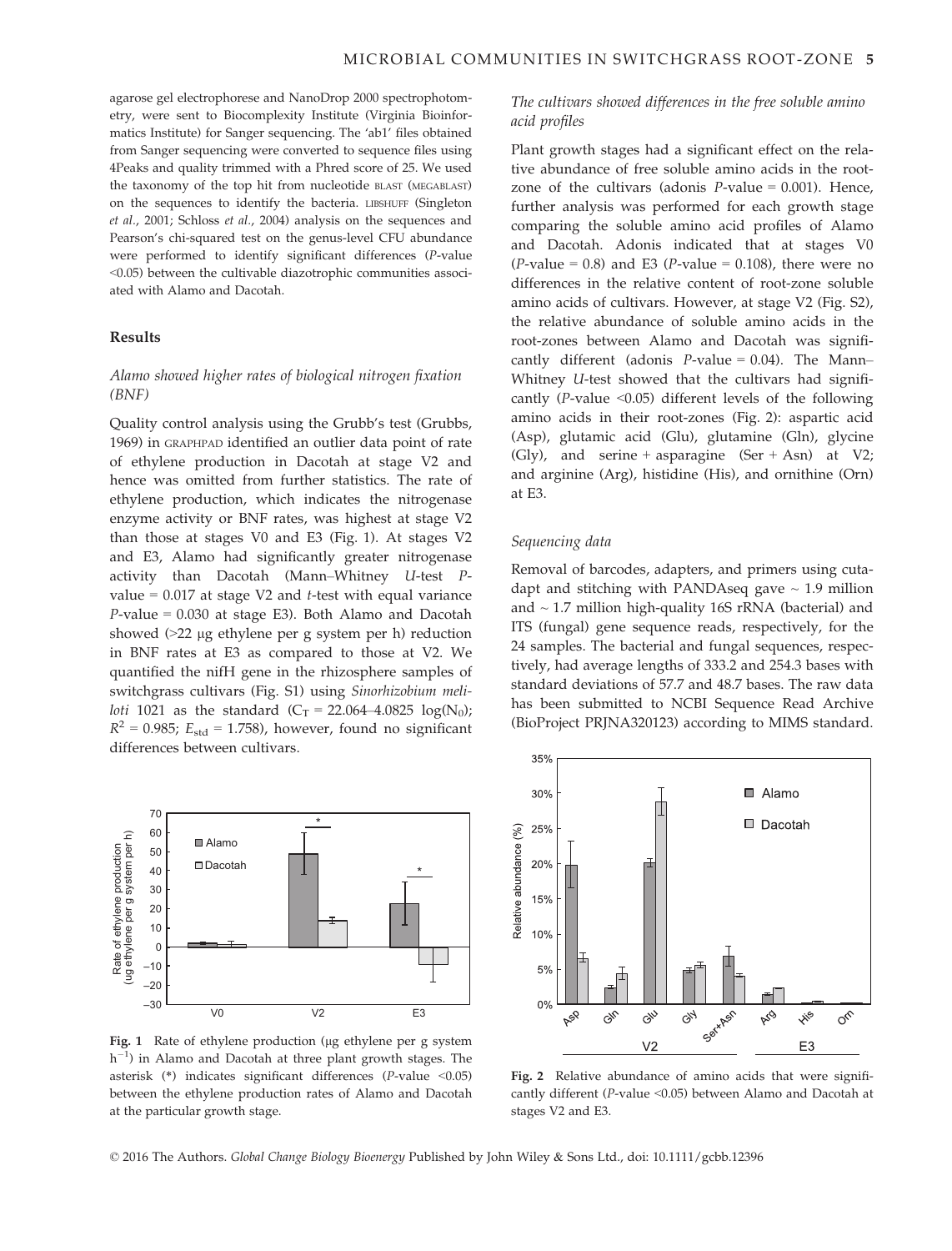The bacterial dataset had total of 72 371 distinct OTUs with a total of 1 735 730 sequences (counts) assigned to these OTUs. The fungal dataset had total of 35 986 distinct OTUs with a total of 1 604 221 sequences (counts) assigned to these OTUs. The average Good's coverage of all samples was 92.5% and 97.0% for bacteria and fungi, respectively (Table S2). Table S2 contains the relevant statistics of the counts per sample and other alpha diversity metrics.

## Alpha diversity

Using samples from all three growth stages and a sequence threshold (of 21 500 for bacteria and 16 000 for fungi), we compared the alpha diversity of groups (plant growth stage, cultivar, plant growth stage  $\times$  cultivar) with a two-tail nonparametric t-test with FDR correction using the collated alpha diversity file. The bacterial alpha diversity at stage E3 was greater than that at stage V2 (PD whole tree q-value =  $0.003$ , chao1 qvalue = 0.003). Furthermore, results from the interaction of plant growth stage and cultivar showed that the bacterial alpha diversity in Dacotah at stage E3 was greater than that at stage V2 (observed species  $q$ -value = 0.045, chao1 *q*-value =  $0.045$ ).

The patterns of fungal alpha diversity resembled that of bacteria. The fungal alpha diversity at stage V2 was lesser than those at stages V0 (observed species qvalue =  $0.0135$ ) and E3 (chao1 q-value =  $0.003$ , observed species  $q$ -value = 0.003). Also, results from the interaction of plant growth stage and cultivar showed that the fungal alpha diversity in Dacotah at stage E3 was greater than that at stage V2 (chao1  $q$ -value = 0.03, observed species  $q$ -value = 0. 045). Certain patterns, however, were only present in the results from the interaction of plant growth stage and cultivar in the fungal data. The alpha diversity in Alamo at stage E3 was greater than those at stage V2 (chao1  $q$ -value = 0.045, observed species  $q$ value =  $0.0225$ ) and stage V0 (chao1 *q*-value =  $0.02$ ).

## Root-zone microbial communities structure (beta diversity) different between stage and cultivars

Multivariate data analyses in QIIME using MRPP, ADONIS, and ANOSIM on the weighted UniFrac distance between samples, using all OTUs, detected significant differences ( $P$ -value <0.05) in the bacterial communities as per stage and interaction of cultivar and stage (cultivar  $\times$  stage), but not as per cultivar. These results were consistent when the analysis was performed on samples from (i) all three growth stages (V0, V2, E3), (ii) vegetative growth stages (V0 and V2), and (iii) vegetative (V2) and elongation (E3) stages (Table S3a).

PCoA (Fig. S3a) and NMDS (Fig. S3b) analyses of bacterial communities using weighted UniFrac and Bray– Curtis distances, respectively, showed that samples from stages V2 and E3 clustered as per cultivars, however, samples from V0 did not. Hence, following analyses to compare cultivars were only performed at stages V2 and E3. Proteobacteria, Actinobacteria, and Acidobacteria were the most abundant phyla across samples (Fig. 3). Kruskal–Wallis test with Benjamini–Hochberg correction was performed on samples from stages V2 and E3 to identify significantly different ( $q$ -value <0.05) phyla. For each growth stage, the significant phyla, except 'Unassigned', were tested for differences (Pvalue <0.05) in relative abundance between cultivars using a bootstrap Mann–Whitney U-test in QIIME. For easier illustration, the 'Unassigned' phylum and phyla with total <1% abundance in samples across all growth stages were grouped as 'Other' taxa and phyla showing differential relative abundance between cultivars from the above test are shown by stars (Fig. 3). Stage V2 had more phyla with differential relative abundance between cultivars. Proteobacteria was significantly different only at stage V2; however, it consistently showed higher relative abundance in Alamo across all plant growth stages.

Similar to the bacterial data, multivariate data analyses in QIIME using MRPP, ADONIS, and ANOSIM on the Bray–Curtis distance between samples, using all OTUs, detected significant differences ( $P$ -value <0.05) in the fungal communities as per stage and interaction of cultivar and stage (cultivar  $\times$  stage), but not as per cultivar (Table S3b). PCoA (Fig. S4) analyses of fungal communities using Bray–Curtis distances showed that samples from stage V2 clustered as per cultivars; however, samples from V0 and E3 did not. Sequences derived from the phylum Ascomycota were the most abundant across all growth stages (Fig. S5).

# Root-zone bacterial communities showed functional differences between cultivars

Indicator species analysis (ISA) was performed for the bacterial and fungal data to identify statistically significant indicator taxa (Table S4). Functional profiles were predicted for bacteria using PICRUSt for the cultivars at the V2 and E3 stages before and after ISA. The predicted KEGG pathways in the metagenomes were different between cultivars at the corresponding growth stages for both before (Fig. S6) and after (Fig. S7) ISA. Before ISA, the KEGG pathway 'N-metabolism' showed significant differential abundance between cultivars at stage V2 ( $P$ -value = 0.039) but not at stage E3 (Fig. 4). However, after ISA, the pathway was observed to have significant differential abundance between cultivars at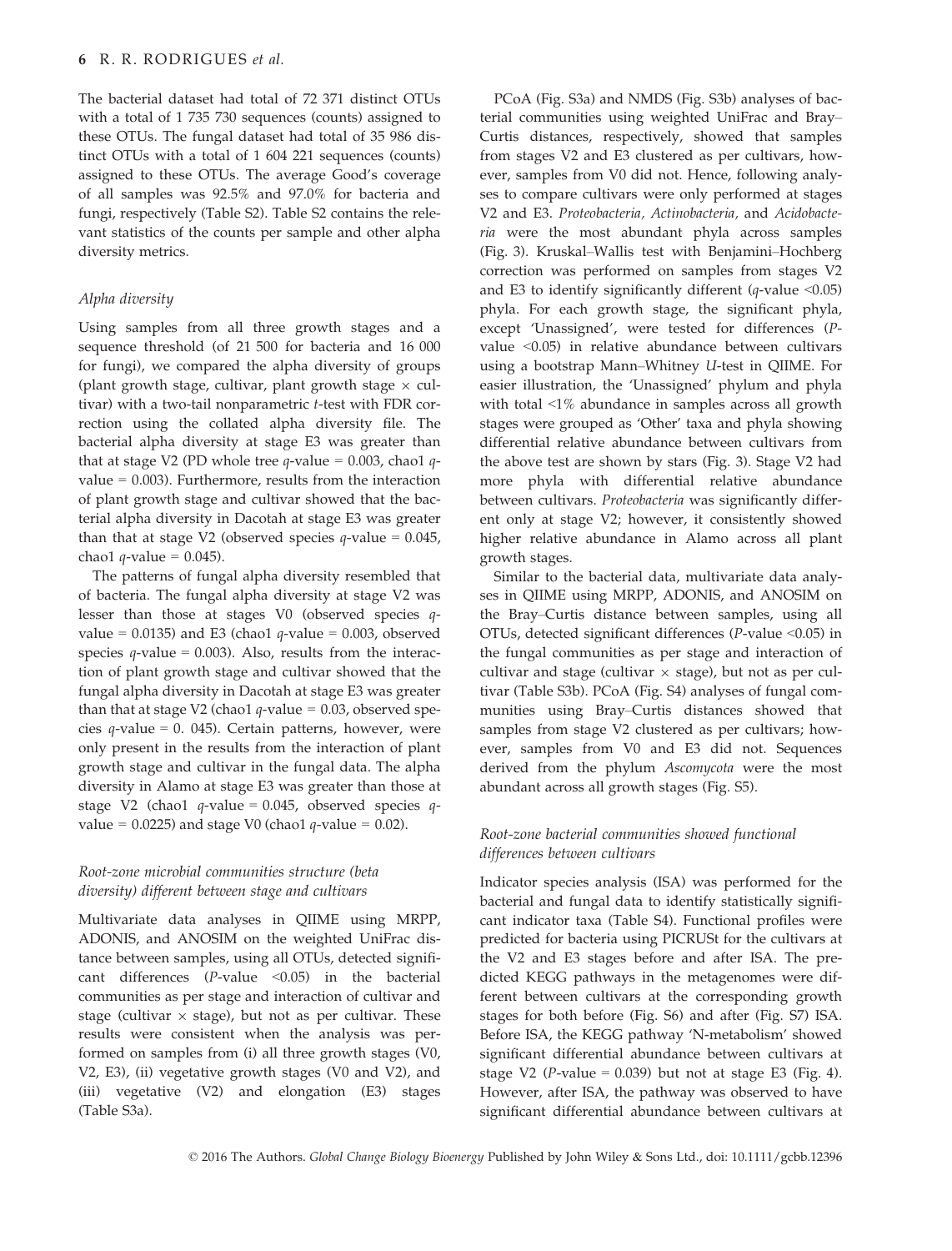

Fig. 3 Phylum-level taxonomic summaries of bacterial communities in cultivars at the different growth stages. 'Unassigned' and less abundant taxa were grouped in 'Other'. Taxa in bars and legend from bottom to top are sorted as per decreasing abundance across all samples. Stars show phyla that are significantly different ( $q$ -value <0.05) between cultivars at a specific growth stage. The significance was only calculated for stages V2 and E3.



Fig. 4 Pre-ISA abundance of the 'N-metabolism' pathway in the cultivars at stages (a) V2 and (b) E3. Two-sided t-test (P-value <0.05) was used to estimate differential abundance between cultivars.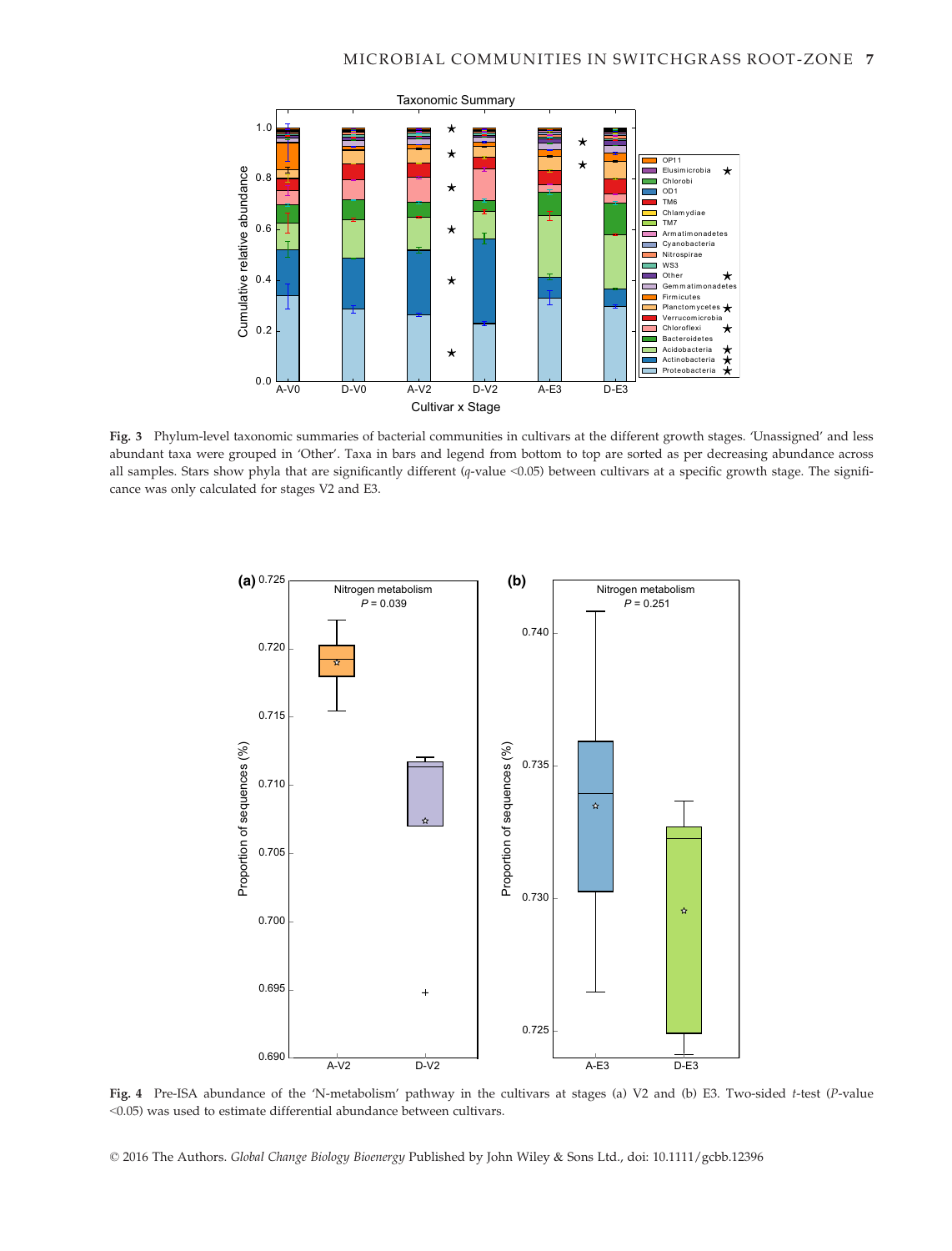

Fig. 5 Post-ISA abundance of the 'N-metabolism' pathway in the cultivars at stages (a) V2 and (b) E3. Two-sided t-test (P-value <0.05) was used to estimate differential abundance between cultivars.

stages V2 (p-value =  $0.027$ ) and E3 (*P*-value =  $0.005$ ) (Fig. 5). These indicate that the N-metabolism potential of the cultivar-specific root-zone-associated bacteria is different between Alamo and Dacotah.

# Cultivars differed in the root-zone bacterial network correlation analysis

For the bacterial data, V2 and E3 samples showed differences as per cultivar and hence were used to generate bacterial COMET networks. In the bacterial COMET networks (Fig. 6), the number of classes (nodes) in Alamo and Dacotah was equal, whereas the total number of bacterial interactions in Alamo (72) and Dacotah (129) was different, with 24 interactions present in both networks (colored in black). Alamo had a higher number of modules (6) and percentage of positively correlated edges (56%) compared with the 3 and 46%, respectively, in Dacotah. For the fungal data, only samples from the V2 stage showed differences as per cultivar. As MENAP software needs at least eight samples per group, fungal COMET networks could not be generated.

#### Cultivable diazotrophs

After DNA extraction, 16S rRNA amplification, and Sanger sequencing of representative colonies cultivated on YM media, we obtained 45 and 42 high-quality reads for root-zone bacteria from Alamo and Dacotah, respectively. At stage V2, as per Libshuff analysis (Dacotah– Alamo  $P$ -value = 0.0054) and Pearson's chi-squared test (P-value  $\leq 2.2e^{-16}$ ) (Fig. S8), we observed significant differences in the cultivable nitrogen-fixing bacteria (diazotrophs) between Alamo and Dacotah.

# Discussion

The results of this study support the working quid pro quo model of plant–microbial interactions and the hypothesis that a higher productivity cultivar of switchgrass would be associated with a different root-zone bacterial community with greater nitrogenase activity than a lower productivity cultivar. The potential for greater carbon flow in exchange for bacterial fixed nitrogen provides a consistent framework to describe plant–bacterial interactions associated with switchgrass.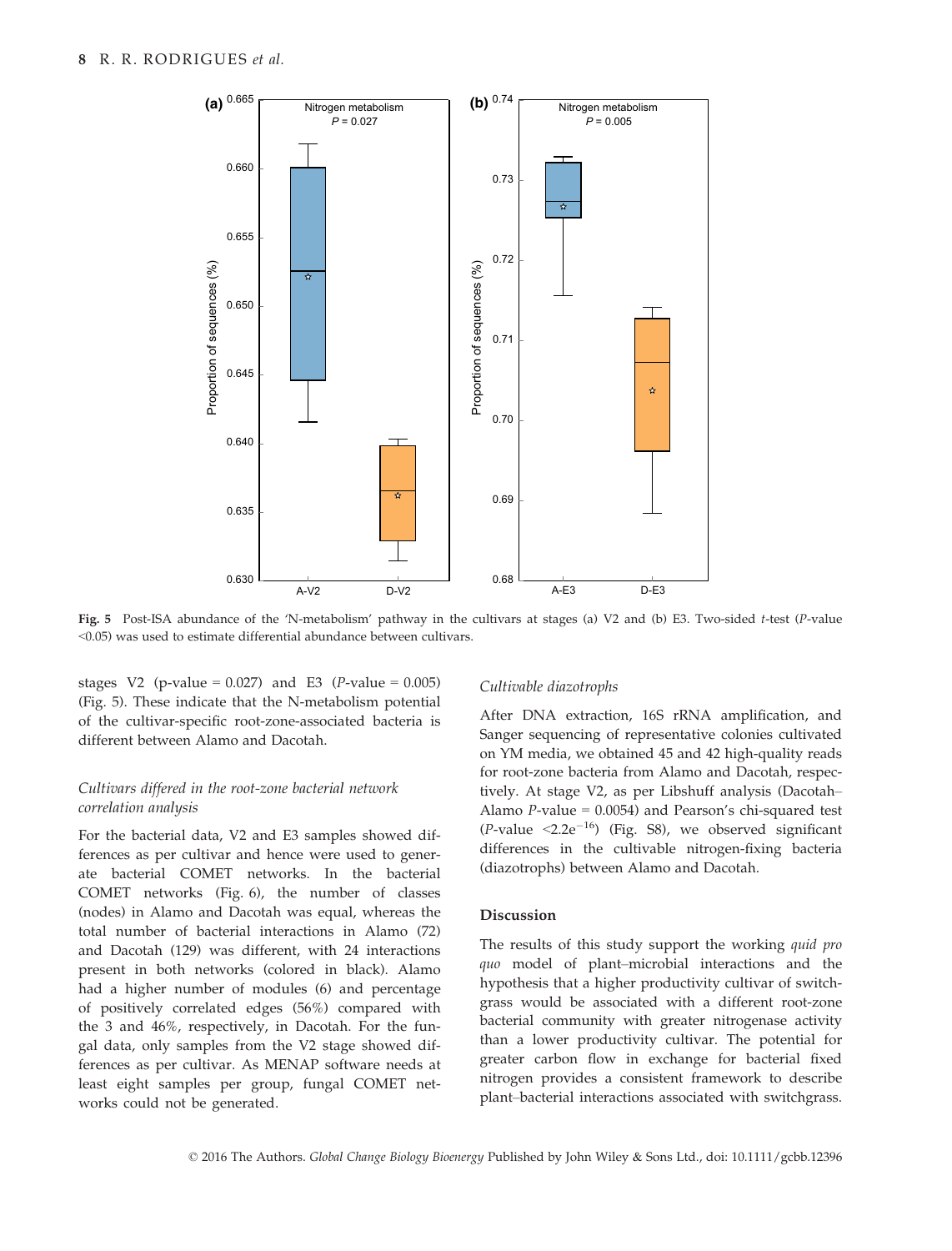

Fig. 6 The COMET networks of bacterial sequence abundance correlations from root-zones of (a) Alamo and (b) Dacotah. The nodes represent classes and they are colored as per the phyla. The red and green colored edges represent negative and positive interactions, respectively. A black colored edge represents that the interaction is present in both the Alamo and Dacotah networks.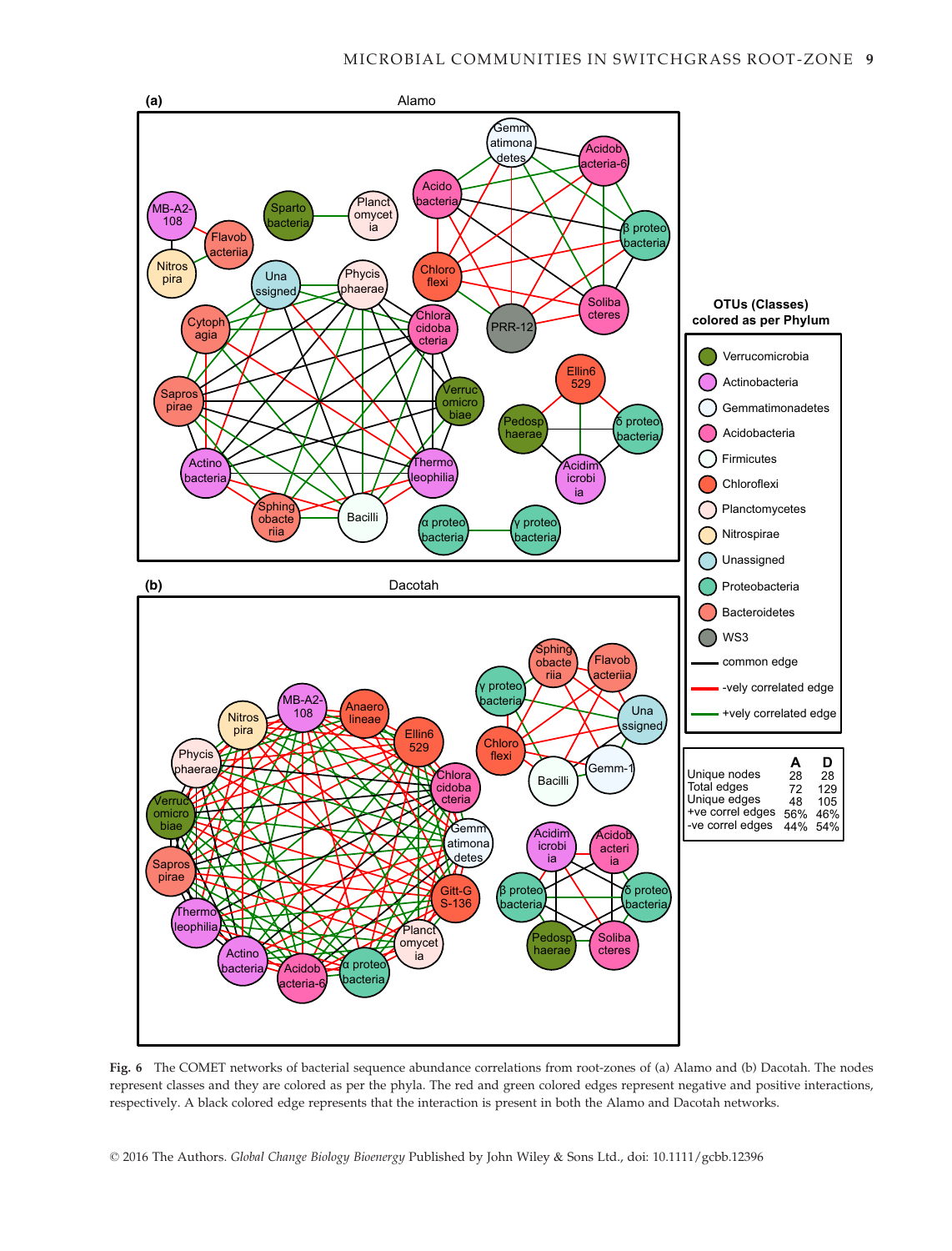## 10 R. R. RODRIGUES et al.

Differences observed in the composition of amino acids, structure, cultivable diazotrophs, correlation networks, and the general functional capacity (e.g., nitrogen metabolism) of the bacterial communities associated with the two cultivars further support the above hypothesis. The results reinforce the idea that plant–diazotroph interactions and feedbacks (communications) are important descriptors of the greater nitrogen-fixing potential of the high productivity Alamo, compared with the Dacotah ecotype. Root-zone diazotroph communities, therefore, may help to meet the nitrogen demands of feedstocks and other grasses to support greater plant biomass production. The experimental outcomes support the idea that molecular breeding of switchgrass can be used to manipulate plant–bacterial interaction.

# Plant growth-related N demand as a driver of switchgrass–diazotrophic interaction

Biological nitrogen fixation rates changed with growth stage and may reflect the temporal nitrogen demands of cultivars (Dong et al., 2001; Scagel et al., 2007). The increased BNF rates during the vegetative stages might be to meet the N demands of increasing biomass. On the other hand, the reduction in BNF rates during the elongation stage might be due to the nearing of maturation and the reduction in plant nitrogen demand, especially with its ability to translocate nitrogen to its roots for conservation during winter and reuse during regrowth (Monti, 2012). While it cannot be unequivocally concluded that the higher activities of nitrogenfixing bacteria are a result of Alamo having greater productivity than Dacotah, the results are consistent with this idea and track expected growth stage changes in plant nitrogen demand and carbon flow to below ground roots (Qian et al., 1997; Voisin et al., 2003).

#### Plant–microbial amino acids in the root-zone

Plant root and microbial exudates, especially amino acids, are used as signals of communication between plants and the root-zone microbiome (Morgan et al., 2005; Badri et al., 2009). The amino acids glycine, glutamate, alanine, aspartate, glutamine, and asparagine were found to be the dominant soluble amino acids in relatively mature switchgrass root-zone soil habitats (Figs 2 and S2); however, the contributions of these amino acids were altered with plant growth stage. The flux rates of these same molecules as exudates from plant roots have previously been shown to be relatively high (Lesuffleur et al., 2007; Carvalhais et al., 2011, 2013) but can vary due to fertilization (e.g., N, Fe) and plant maturation. The relative concentration of glycine, in particular, was much higher in the rootzone of mature (E3) relative to young switchgrass plants (V0 and V2). There may thus be important changes in amino acid profiles that arise during plant maturation. The observations of amino acids in the root-zone of switchgrass represent a more complex habitat than studies that focus on axenic, microbialfree root exudation. It is thus difficult to come to firm conclusions regarding the biological role that amino acid dynamics might play in the root-zone. The variation across cultivar and growth stage, nevertheless, is consistent with the idea that root-zone amino acids reflect the contributions of two different but interactive plant–microbial systems.

Asparagine and glutamine tend to be relatively low in the rhizosphere, but can vary between  $\leq 1$  and  $\sim 6\%$  of the amino acid pool (Paynel et al., 2001; Lesuffleur et al., 2007). Intracellular concentrations within the roots of numerous plants (Paynel et al., 2001; Lodwig et al., 2003; Lesuffleur et al., 2007) of glutamine and asparagine tend to be relatively high, especially within phloem and xylem. Because of the importance of nitrogen-rich asparagine and the plant N shuttle glutamine, there is likely to be conservation and influx of these amino acids into organism biomass rather than efflux, particularly under N-limiting growth conditions. Hence, the relatively low concentrations of these two amino acids in the root-zone of switchgrass, relative to their constituent acids, aspartic and glutamic acids, may be the result of N-limiting growth conditions.

An amino acid feedback model has been proposed from the extensive study of legume (family Fabaceae) nodules (Dong et al., 2001). However, the application of this model to plant roots and associative diazotrophic bacteria in the rhizosphere remains to be determined. The rhizosphere (associative BNF system) is a different habitat than that of a nodule (symbiotic BNF system); however, application of this model provides a useful starting point for understanding interactions and exchanges between plants and bacteria in the root-zone. Glutamic and aspartic acids and the associated bases of glutamine and asparagine appear to provide a feedback signal that helps to control nitrogen fixation in nodules of legumes (Lodwig et al., 2003). These amino acids may thus be an important 'amino-stat' that helps to regulate the exchange of plant–bacterial carbon and nitrogen.

We used this nitrogen quid pro quo model to describe the dominant and dynamic amino acid species in the root-zone of the switchgrass ecotypes. We observed that aspartic acid was ~threefold greater in Alamo than Dacotah, and conversely, glutamic acid was ~1.4-fold greater in Dacotah than in Alamo. These differences could reflect different regulatory interactions between the plant and bacteria, perhaps related to differences in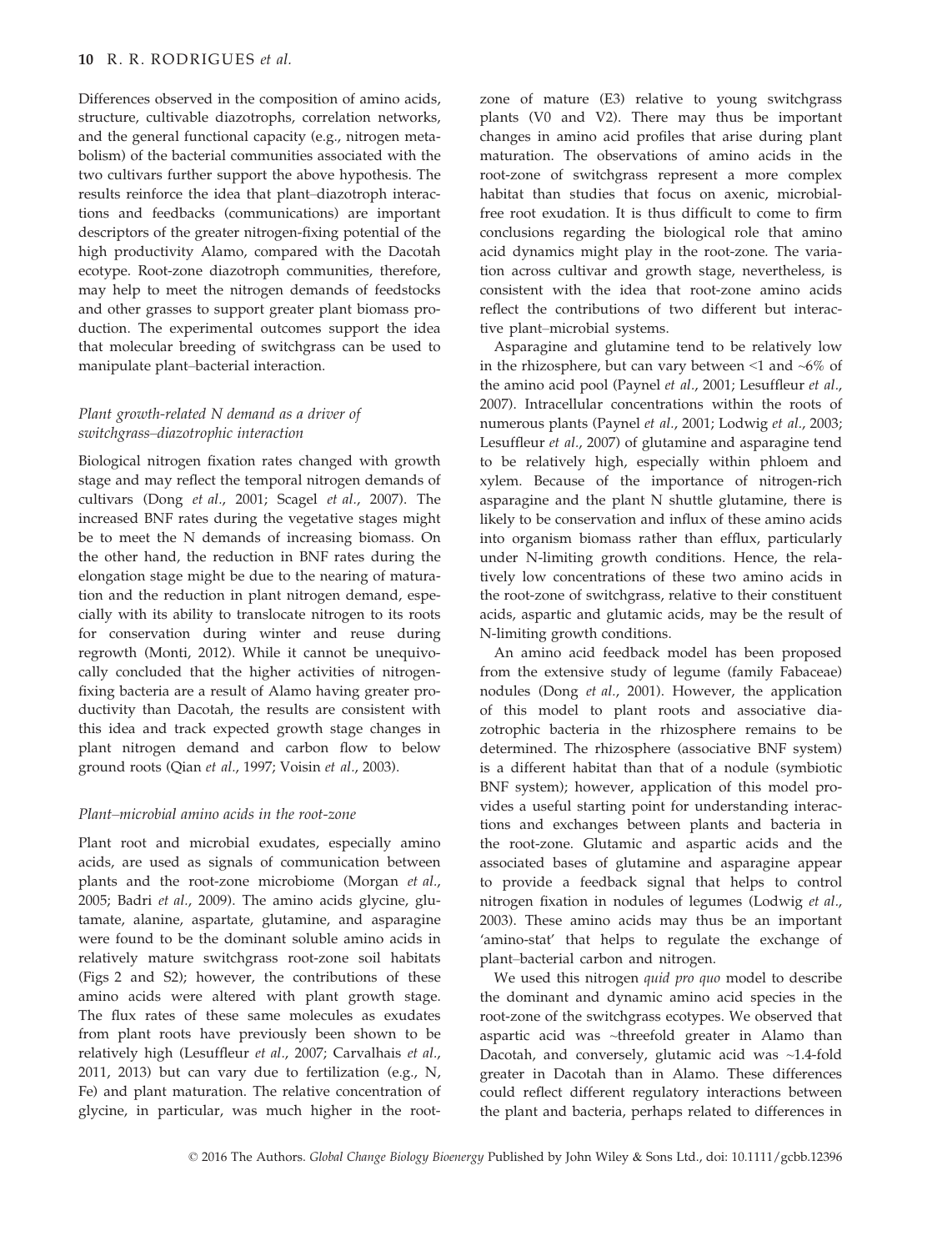plant N demand and the availability of reduced nitrogen from diazotrophs (Lodwig et al., 2003). Assuming that the different amino acid concentrations reflect differences in the flows of these molecules between plant and bacterial biomass, the high levels of aspartic acid in the root-zone of Alamo could be interpreted as the result of higher rates of nitrogen fixation by diazotrophs. The greater flow of this bacterial-supplied N transporter could help meet the higher plant nitrogen demand of Alamo (Lodwig et al., 2003). In contrast, the relatively greater glutamic acid concentrations in the root-zone of Dacotah may reflect a buildup of this amino acid as a consequence of relatively low rates of nitrogen fixation. The results are also concordant with the observation that glutamic acid is secreted at lower levels by nitrogen-fixing bacteria under diazotrophic compared with adiazotrophic conditions (Gonzalez-Lopez et al., 1995). Reductions in glutamine and asparagine, and elevated aspartate-to-asparagine ratios, on the other hand, have been shown to be a response to low N availability that is translated as deficiency or stress within the plant (Amarante & Sodek, 2006) and thus help to describe plant N demand (Pate et al., 1980, 1981, 1984; Atkins et al., 1983; Lea et al., 2007). Although we did not measure concentrations of amino acids within plant tissues, differences in these ratios in the root-zone may help to provide information explaining the greater nitrogen fixation potential associated with Alamo relative to Dacotah.

## Changes in the structure, functions, and interactions of rhizosphere microbiome

The broad differences in cultivable (Fig. S8 and Libshuff results) and noncultivable bacterial (Figs 3, 6 and S3) and fungal (Figs S4 and S5) communities (Table S3) in the root-zone of Alamo and Dacotah are consistent with the above described functional indicators in nitrogen fixation potential (Fig. 1), root-zone exudates (e.g., amino acids, Fig. 2), KEGG analysis (Figs 4, 5, S6, and S7), and plant–microbial interactions (Bürgmann et al., 2005; Mao et al., 2014). Different plant cultivars and growth stages have previously been shown to impact microbial community structure in plant root-zones (Berg & Smalla, 2009; Mao et al., 2011; Chaudhary et al., 2012; Chaparro et al., 2014). The research reported in this manuscript build upon these differences to show specific changes in microbial communities, potentially mediated through plant–microbial signals (amino acids), and concomitant functional changes in the root-zone.

Bacterial nitrogen fixation potential tracked changes in the structure and metagenomic functional potential of the root-zone microbial community. The increased N-metabolism potential in Alamo compared with Dacotah may reflect the overall differences in the nitrogen status of the ecotypes. The phylogenetic dominance of Proteobacteria, Actinobacteria, Acidobacteria, and Firmicutes observed in our results from culture-dependent and culture-independent methods across samples (Fig. 3) has been observed previously in roots of switchgrass (Jesus et al., 2010, 2016; Mao et al., 2011; Plecha et al., 2013; Bahulikar et al., 2014). At stage V2, these phyla are among those that show differential abundances between ecotypes (Fig. 3), suggesting the potential importance of phylogenetic changes for driving functional level (Figs 4 and 5) shifts, such as that observed for the relative increase in N-metabolism potential in Alamo relative to Dacotah. The relative abundances of Proteobacteria and Actinobacteria, for example, are indicators of Alamo and Dacotah (Table S4), respectively. The observations from our study (Table S4, Figs 4 and 5) are consistent with the differential role that microbial communities and Ncycling bacteria may play in the growth of switchgrass ecotypes (Mao et al., 2011, 2013).

The ecological niches of the two switchgrass cultivars also provide a framework for understanding the potential for different types of root-zone bacterial interactions in relation to the greater nitrogen fixation rates. The differences in bacterial correlations of COMET networks between cultivars point out significantly different rootzone community dynamics among the ecotypes (Fig. 6). In addition, COMET networks summarize community differences using a different analytical framework than the multivariate pattern and statistical analysis, but nevertheless complement those findings (Tables S3 and S4, Figs S3, S4, S6, and S7). The common edges between Alamo and Dacotah COMET networks can be interpreted as the core set of bacterial associations (possible interactions) that are associated with switchgrass, and with the unique edges being cultivar specific. The lower number of modules but greater proportion of positive relative to negative correlations, if interpreted as associations, in Alamo relative to Dacotah, hints at the potential of bacteria–bacteria and plant–bacteria interactions that could serve to help the plant achieve higher productivity. Although it cannot be known whether these correlations reflect different interactions in the diazotroph root-zone communities of the ecotypes, the network model is useful for identifying differences between communities and the potential positive (or negative) feedbacks between microorganisms.

Positive and negative feedbacks between plants and microbes are often driven by environmental and nutrient limitations and thus provide a working hypothesis to explain how two ecotype root-zone habitats with different energy and nutrient conditions may develop different microbial communities and plant–microbial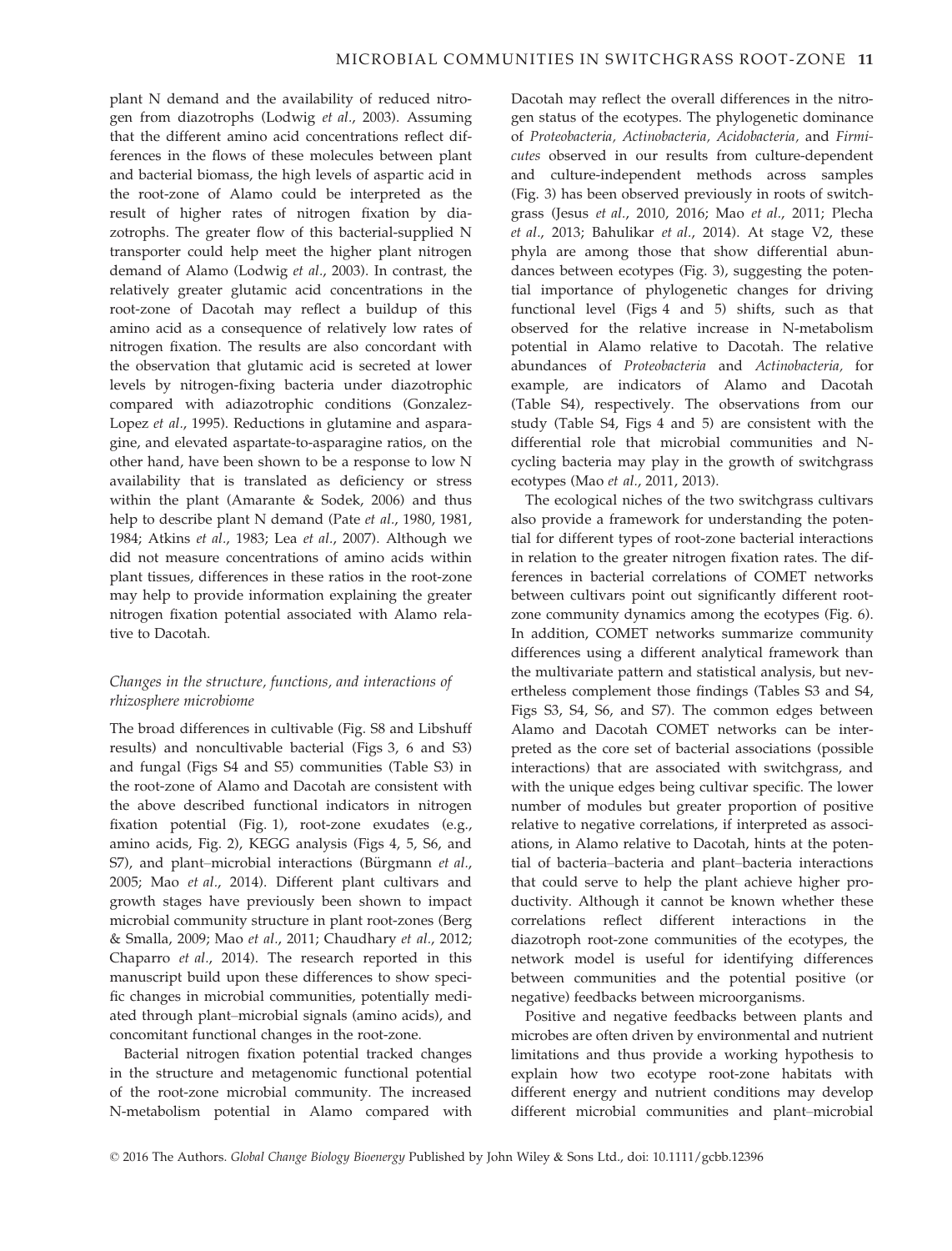## 12 R. R. RODRIGUES et al.

interactions (Morgan et al., 2005; Badri et al., 2009; Berg, 2009). The Proteobacteria, for example, have diazotrophic bacterial members and could help to explain their greater relative abundance and greater nitrogen fixation potential in Alamo relative to Dacotah. Similarly, the positive association of bacilli with many other taxa within the bacterial network, and its greater abundance in the cultivable community in Alamo compared with Dacotah is consistent with a growth supportive role played by these bacteria (Lopez-Bucio et al., 2007; Nautiyal et al., 2013; Xia et al., 2013; Gagne-Bourque et al., 2015). Presumably, the surrounding taxa that benefit would in return provide resources that support the growth of the bacilli. While the diversity of potential interactions in root-zone and soil habitats is staggering, and description of them is still in scientific infancy, the networks described herein are useful for understanding, predicting, and confirming possible positive or negative interactions among organisms.

In conclusion, although there is a scientific agreement regarding the importance of microbial interactions in the root-zone, the research presented is relatively unique in that it simultaneously studies the structure, potential for interaction, and functions of microbial communities in the root-zone of switchgrass. The research highlights possible linkages in plant nitrogen cycling (KEGG, amino acids) and demand associated with changes in the structure (COMET networks, PCoA, NMDS) and diazotroph activity (nitrogenase) of rootzone microbial communities. Understanding the interplay between the diazotroph communities with associated plants offers opportunities for genetic engineering and breeding of feedstock grasses and grain crops to select varieties that can better manage microbial communities to support growth and satisfy nitrogen demands of plants.

#### Acknowledgements

We thank Virginia Tech's Genetics, Bioinformatics, and Computational Biology, Department of Horticulture, Multicultural Academic Opportunities, and Graduate Student Assembly for providing research, travel, and personnel funding. Research was also partially funded by a grant from USDA-NIFA (2011- 03815). The authors sincerely thank Amanda Karstetter, Bronte Lantin, Brandi Edwards, Haley Feazel-Orr, Kelsey Weber, Deepak Poudel, Solmaz Eskandari, and Samantha Fenn for help with sample preparation for microbial analyses. Thanks to Dr. Li Ma for help with the soluble amino acid experiments. The authors acknowledge Virginia Polytechnic Institute and State University's Open Access Subvention Fund. Sincere thanks to Dr. Birgit Scharf for providing S. melliloti 1021.

#### References

Abarenkov K, Henrik Nilsson R, Larsson KH et al. (2010) The UNITE database for molecular identification of fungi–recent updates and future perspectives. New Phytologist, 186, 281–285.

- Amarante L, Sodek L (2006) Waterlogging effect on xylem sap glutamine of nodulated soybean. Biologia Plantarum, 50, 405–410.
- Anderson MJ (2001) A new method for non-parametric multivariate analysis of variance. Austral Ecology, 26, 32–46.
- Artursson V, Finlay RD, Jansson JK (2006) Interactions between arbuscular mycorrhizal fungi and bacteria and their potential for stimulating plant growth. Environmental Microbiology, 8, 1–10.
- Atkins CA, Pate JS, Peoples MB, Joy KW (1983) Amino Acid transport and metabolism in relation to the nitrogen economy of a legume leaf. Plant Physiology, 71, 841–848.
- Badri DV, Weir TL, Van Der Lelie D, Vivanco JM (2009) Rhizosphere chemical dialogues: plant-microbe interactions. Current Opinion in Biotechnology, 20, 642–650.
- Bahulikar RA, Torres-Jerez I, Worley E, Craven K, Udvardi MK (2014) Diversity of nitrogen-fixing bacteria associated with switchgrass in the native tallgrass prairie of northern Oklahoma. Applied and Environment Microbiology, 80, 5636–5643.
- Beals EW (1984) Bray-curtis ordination: an effective strategy for analysis of multivariate ecological data. Advances in Ecological Research, 14, 1–55.
- Berg G (2009) Plant-microbe interactions promoting plant growth and health: perspectives for controlled use of microorganisms in agriculture. Applied Microbiology and Biotechnology, 84, 11–18.
- Berg G, Smalla K (2009) Plant species and soil type cooperatively shape the structure and function of microbial communities in the rhizosphere. FEMS Microbiology Ecology, 68, 1–13.
- Boddey RM, Dobereiner J (1988) Nitrogen fixation associated with grasses and cereals: recent results and perspectives for future research. Plant and Soil, 108, 53–65.
- Bosch L, Alegria A, Farre R (2006) Application of the 6-aminoquinolyl-N-hydroxysccinimidyl carbamate (AQC) reagent to the RP-HPLC determination of amino acids in infant foods. Journal of Chromatography. B, Analytical Technologies in the Biomedical and Life Sciences, 831, 176–183.
- Brankatschk R, Bodenhausen N, Zeyer J, Burgmann H (2012) Simple absolute quantification method correcting for quantitative PCR efficiency variations for microbial community samples. Applied and Environment Microbiology, 78, 4481–4489.
- Bürgmann H, Meier S, Bunge M, Widmer F, Zeyer J (2005) Effects of model root exudates on structure and activity of a soil diazotroph community. Environmental Microbiology, 7, 1711–1724.
- Caporaso G, Kuczynski J, Stombaugh J et al. (2010) QIIME allows analysis of highthroughput community sequencing data. Nature Methods, 7, 335–336.
- Carvalhais LC, Dennis PG, Fedoseyenko D, Hajirezaei M-R, Borriss R, Von Wirén N (2011) Root exudation of sugars, amino acids, and organic acids by maize as affected by nitrogen, phosphorus, potassium, and iron deficiency. Journal of Plant Nutrition and Soil Science, 174, 3–11.
- Carvalhais LC, Dennis PG, Fan B et al. (2013) Linking plant nutritional status to plant-microbe interactions. PLoS ONE, 8, e68555.
- Chalk PM (1991) The contribution of associative and symbiotic nitrogen fixation to the nitrogen nutrition of non-legumes. Plant and Soil, 132, 29–39.
- Chaparro JM, Badri DV, Vivanco JM (2014) Rhizosphere microbiome assemblage is affected by plant development. ISME Journal, 8, 790–803.
- Chaudhary D, Saxena J, Lorenz N, Dick L, Dick R (2012) Microbial profiles of rhizosphere and bulk soil microbial communities of biofuel crops switchgrass (Panicum virgatum L.) and Jatropha (Jatropha curcas L.). Applied and Environmental Soil Science, 2012, 1–6.
- Clarke KR (1993) Non-parametric multivariate analyses of changes in community structure. Australian Journal of Ecology, 18, 117–143.
- Day JM, Neves MCP, Döbereiner J (1975) Nitrogenase activity on the roots of tropical forage grasses. Soil Biology and Biochemistry, 7, 107–112.
- Deng Y, Jiang YH, Yang Y, He Z, Luo F, Zhou J (2012) Molecular ecological network analyses. BMC Bioinformatics, 13, 113.
- Desantis TZ, Hugenholtz P, Larsen N et al. (2006) Greengenes, a chimera-checked 16S rRNA gene database and workbench compatible with ARB. Applied and Environment Microbiology, 72, 5069–5072.
- Dong S, Scagel CF, Cheng L, Fuchigami LH, Rygiewicz PT (2001) Soil temperature and plant growth stage influence nitrogen uptake and amino acid concentration of apple during early spring growth. Tree Physiology, 21, 541–547.
- Dufrene M, Legendre P (1997) Species assemblages and indicator species: the need for a flexible asymmetrical approach. Ecological Monographs, 67, 345–366.
- Edgar RC (2010) Search and clustering orders of magnitude faster than BLAST. Bioinformatics, 26, 2460–2461.
- Follett RF, Vogel KP, Varvel GE, Mitchell RB, Kimble J (2012) Soil carbon sequestration by switchgrass and no-till maize grown for bioenergy. BioEnergy Research, 5, 866–875.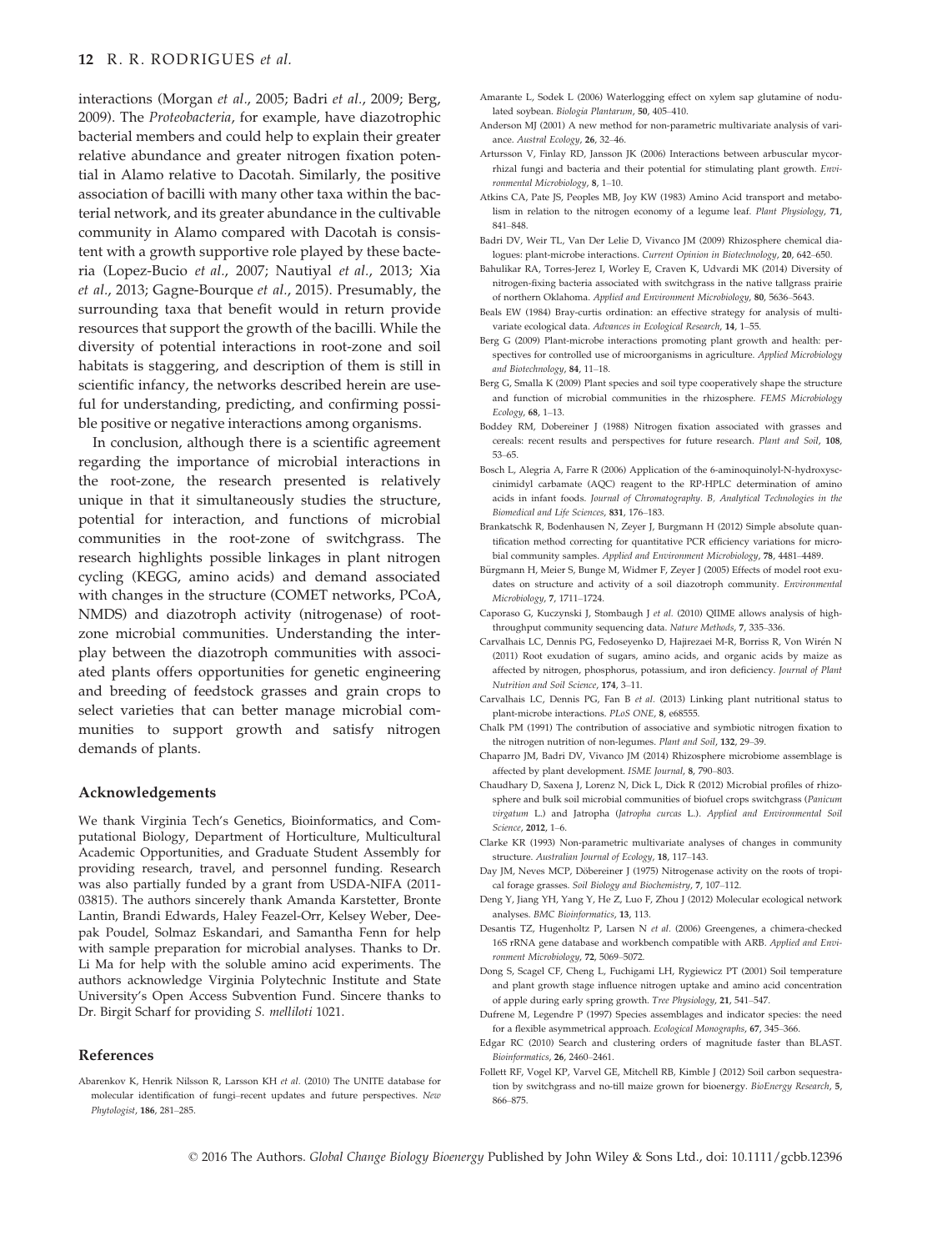- Fredriksson NJ, Hermansson M, Wilen BM (2013) The choice of PCR primers has great impact on assessments of bacterial community diversity and dynamics in a wastewater treatment plant. PLoS ONE, 8, e76431.
- Frey-Klett P, Burlinson P, Deveau A, Barret M, Tarkka M, Sarniguet A (2011) Bacterial-fungal interactions: hyphens between agricultural, clinical, environmental, and food microbiologists. Microbiology and Molecular Biology Reviews, 75, 583–609.
- Gagne-Bourque F, Mayer BF, Charron JB, Vali H, Bertrand A, Jabaji S (2015) Accelerated growth rate and increased drought stress resilience of the model grass brachypodium distachyon colonized by Bacillus subtilis B26. PLoS ONE, 10, e0130456.
- Galloway JN, Aber JD, Erisman JW, Seitzinger SP, Howarth RW, Cowling EB, Cosby BJ (2003) The nitrogen cascade. BioScience, 53, 341.
- Gamalero E, Berta G, Massa N, Glick BR, Lingua G (2008) Synergistic interactions between the ACC deaminase-producing bacterium Pseudomonas putida UW4 and the AM fungus Gigaspora rosea positively affect cucumber plant growth. FEMS Microbiology Ecology, 64, 459–467.
- Gonzalez-Lopez J, Martinez-Toledo MV, Rodelas B, Pozo C, Salmeron V (1995) Production of amino acids by free-living heterotrophic nitrogen-fixing bacteria. Amino Acids, 8, 15–21.
- Gower JC (2005) Principal coordinates analysis. In: Encyclopedia of Biostatistics (ed. Armitage P, Colton T), John Wiley and Sons Ltd, Chichester, West Sussex, UK.
- Grubbs FE (1969) Procedures for detecting outlying observations in samples. Technometrics, 11, 1–21.
- Hargreaves SK, Williams RJ, Hofmockel KS (2015) Environmental filtering of microbial communities in agricultural soil shifts with crop growth. PLoS ONE, 10, e0134345.
- Hou S, He H, Zhang W, Xie H, Zhang X (2009) Determination of soil amino acids by high performance liquid chromatography-electro spray ionization-mass spectrometry derivatized with 6-aminoquinolyl-N-hydroxysuccinimidyl carbamate. Talanta, 80, 440–447.
- Jesus SE, Susilawati E, Smith S et al. (2010) Bacterial communities in the rhizosphere of biofuel crops grown on marginal lands as evaluated by 16S rRNA gene pyrosequences. BioEnergy Research, 3, 20–27.
- Jesus EDC, Liang C, Quensen JF, Susilawati E, Jackson RD, Balser TC, Tiedje JM (2016) Influence of corn, switchgrass, and prairie cropping systems on soil microbial communities in the upper Midwest of the United States. GCB Bioenergy, 8, 481–494.
- Ker K, Seguin P, Driscoll BT, Fyles JW, Smith DL (2012) Switchgrass establishment and seeding year production can be improved by inoculation with rhizosphere endophytes. Biomass and Bioenergy, 47, 295-301.
- Klindworth A, Pruesse E, Schweer T, Peplies J, Quast C, Horn M, Glockner FO (2013) Evaluation of general 16S ribosomal RNA gene PCR primers for classical and next-generation sequencing-based diversity studies. Nucleic Acids Research, 41, e1.
- Lane DJ (1991) 16S/23S rRNA sequencing. In: Nucleic Acid Techniques in Bacterial Systematics (eds Stackebrandt E, Goodfellow M), pp. 115–175. John Wiley and Sons, New York, NY.
- Langille MG, Zaneveld J, Caporaso JG et al. (2013) Predictive functional profiling of microbial communities using 16S rRNA marker gene sequences. Nature Biotechnology, 31, 814–821.
- Lea PJ, Sodek L, Parry MAJ, Shewry PR, Halford NG (2007) Asparagine in plants. Annals of Applied Biology, 150, 1–26.
- Ledgard SF, Steele KW (1992) Biological nitrogen fixation in mixed legume/grass pastures. Plant and Soil, 141, 137–153.
- Lesuffleur F, Paynel F, Bataillé M-P, Le Deunff E, Cliquet J-B (2007) Root amino acid exudation: measurement of high efflux rates of glycine and serine from six different plant species. Plant and Soil, 294, 235–246.
- Li X, Rui J, Mao Y, Yannarell A, Mackie R (2014) Dynamics of the bacterial community structure in the rhizosphere of a maize cultivar. Soil Biology and Biochemistry, 68, 392–401.
- Lodwig EM, Hosie AH, Bourdes A et al. (2003) Amino-acid cycling drives nitrogen fixation in the legume-Rhizobium symbiosis. Nature, 422, 722–726.
- Lopez-Bucio J, Campos-Cuevas JC, Hernandez-Calderon E, Velasquez-Becerra C, Farias-Rodriguez R, Macias-Rodriguez LI, Valencia-Cantero E (2007) Bacillus megaterium rhizobacteria promote growth and alter root-system architecture through an auxin- and ethylene-independent signaling mechanism in Arabidopsis thaliana. Molecular Plant-Microbe Interactions, 20, 207–217.
- Lowman S, Kim-Dura S, Mei C, Nowak J (2016) Strategies for enhancement of switchgrass (Panicum virgatum L.) performance under limited nitrogen supply based on utilization of N-fixing bacterial endophytes. Plant and Soil, 405, 47–63.
- Lozupone CA, Hamady M, Kelley ST, Knight R (2007) Quantitative and qualitative beta diversity measures lead to different insights into factors that structure microbial communities. Applied and Environment Microbiology, 73, 1576–1585.
- Lozupone C, Lladser ME, Knights D, Stombaugh J, Knight R (2011) UniFrac: an effective distance metric for microbial community comparison. ISME Journal, 5, 169–172.
- Ma Z (1999) Carbon sequestration by switchgrass. Unpublished PhD Auburn University, 107 pp.
- Mao Y, Yannarell A, Mackie R (2011) Changes in N-transforming archaea and bacteria in soil during the establishment of bioenergy crops. PLoS ONE, 6, e24750.
- Mao Y, Yannarell A, Davis S, Mackie R (2013) Impact of different bioenergy crops on N-cycling bacterial and archaeal communities in soil. Environmental Microbiology, 15, 928–942.
- Mao Y, Li X, Smyth E, Yannarell A, Mackie R (2014) Enrichment of specific bacterial and eukaryotic microbes in the rhizosphere of switchgrass (*Panicum virgatum* L.) through root exudates. Environmental Microbiology Reports, 6, 13.
- Martin M (2011) Cutadapt removes adapter sequences from high-throughput sequencing reads. EMBnet. Journal, 17, 10.
- Masella A, Bartram A, Truszkowski J, Brown D, Neufeld J (2012) PANDAseq: paired-end assembler for illumina sequences. BMC Bioinformatics, 13, 31.
- McDonald D, Price MN, Goodrich J et al. (2012) An improved Greengenes taxonomy with explicit ranks for ecological and evolutionary analyses of bacteria and archaea. ISME Journal, 6, 610–618.
- Mielke PW (1984) Meteorological applications of permutation techniques based on distance functions. In: Handbook of Statistics: Nonparametric Methods (eds Krishnaiah PR, Sen PK), pp. 813–830. North-Holland, Amsterdam.
- Miller HJ, Henken G, Veen JAV (1989) Variation and composition of bacterial populations in the rhizospheres of maize, wheat, and grass cultivars. Canadian Journal of Microbiology, 35, 656–660.
- Monti A (2012) Switchgrass: A Valuable Biomass Crop for Energy. Springer-Verlag London, UK.
- Moore KJ, Moser LE, Vogel KP, Waller SS, Johnson BE, Pedersen JF (1991) Describing and quantifying growth-stages of perennial forage grasses. Agronomy Journal, 83, 1073–1077.
- Morgan JA, Bending GD, White PJ (2005) Biological costs and benefits to plantmicrobe interactions in the rhizosphere. Journal of Experimental Botany, 56, 1729–1739.
- Nautiyal CS, Srivastava S, Chauhan PS, Seem K, Mishra A, Sopory SK (2013) Plant growth-promoting bacteria Bacillus amyloliquefaciens NBRISN13 modulates gene expression profile of leaf and rhizosphere community in rice during salt stress. Plant Physiology and Biochemistry, 66, 1–9.
- Newman MEJ (2006) Finding community structure in networks using the eigenvectors of matrices. Physical Review E, 74, 036104.
- Oenema O, Witzke HP, Klimont Z, Lesschen JP, Velthof GL (2009) Integrated assessment of promising measures to decrease nitrogen losses from agriculture in EU-27. Agriculture, Ecosystems & Environment, 133, 280–288.
- Parks DH, Tyson GW, Hugenholtz P, Beiko RG (2014) STAMP: statistical analysis of taxonomic and functional profiles. Bioinformatics, 30, 3123–3124.
- Pate JS, Atkins CA, White ST, Rainbird RM, Woo KC (1980) Nitrogen nutrition and xylem transport of nitrogen in ureide-producing grain legumes. Plant Physiology, 65, 961–965.
- Pate JS, Atkins CA, Herridge DF, Layzell DB (1981) Synthesis, storage, and utilization of amino compounds in White Lupin (Lupinus albus L.). Plant Physiology, 67, 37–42.
- Pate JS, Atkins CA, Layzell DB, Shelp BJ (1984) Effects of N2 deficiency on transport and partitioning of C and N in a nodulated legume. Plant Physiology, 76, 6.
- Paynel F, Murray PJ, Cliquet JB (2001) Root exudates: a pathway for short-term N transfer from clover and ryegrass. Plant and Soil, 229, 235–243.
- Plecha S, Hall D, Tiquia-Arashiro SM (2013) Screening for novel bacteria from the bioenergy feedstock switchgrass (Panicum virgatum L.). Environmental Technology, 34, 1895–1904.
- Poly F, Monrozier LJ, Bally R (2001) Improvement in the RFLP procedure for studying the diversity of nifH genes in communities of nitrogen fixers in soil. Research in Microbiology, 152, 95–103.
- Pons P, Latapy M (2005) Computing communities in large networks using random walks. Computer and Information Sciences, 3733, 284–293.
- Porter CL (1966) An analysis of variation between upland and lowland switchgrass, Panicum virgatum L., in Central Oklahoma. Ecology, 47, 980.
- Qian JH, Doran JW, Walters DT (1997) Maize plant contributions to root zone available carbon and microbial transformations of nitrogen. Soil Biology and Biochemistry, 29, 1451–1462.